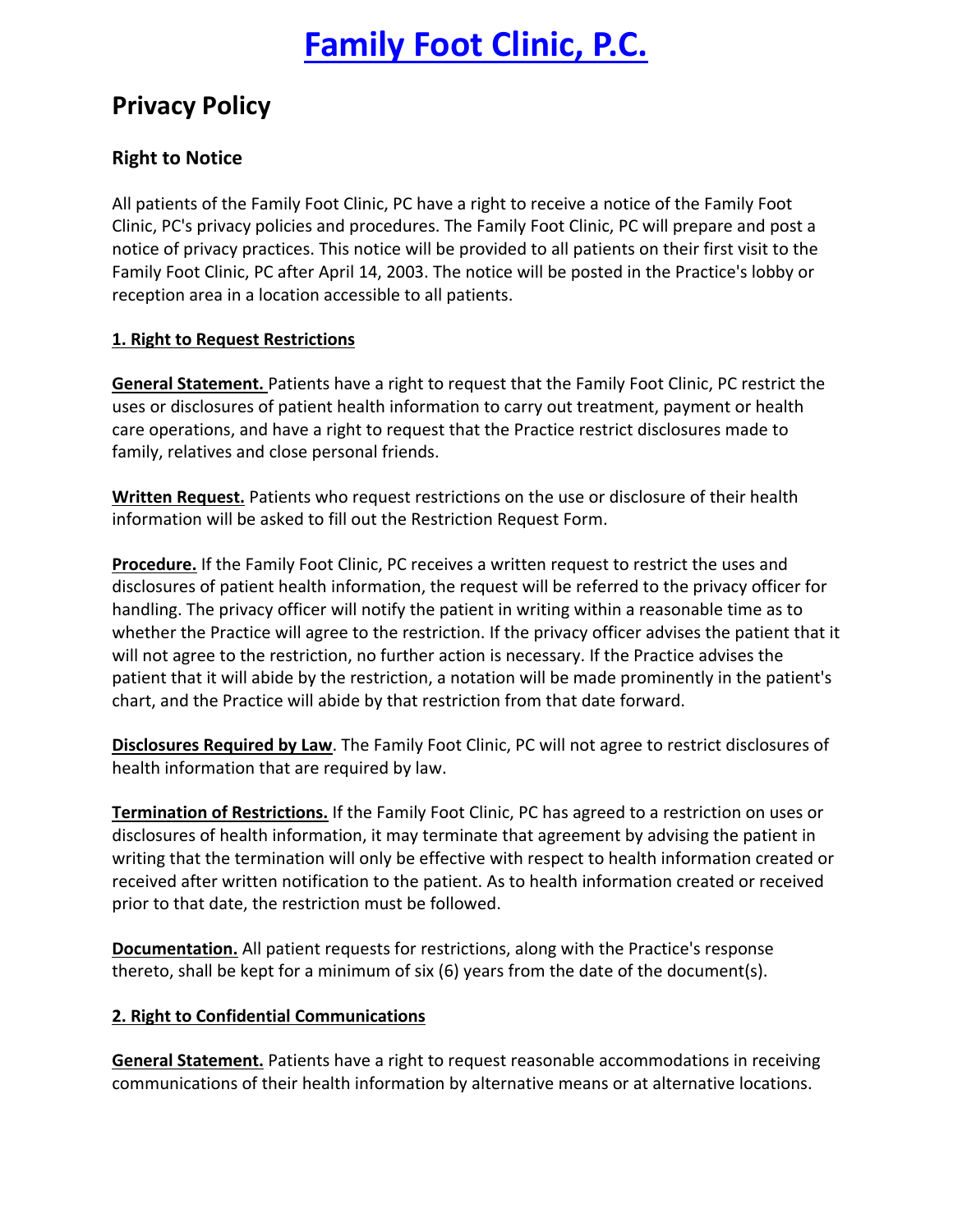**Written Request.** Patients who request confidential communications will be asked to fill out the Request for Confidential Communications form.

**Procedure.** Upon receipt of a request for confidential communications, the privacy officer will evaluate the request. If the request is reasonable, the privacy officer will note the request prominently in the patient's chart and adhere to the request. For example, if the patient requests that all communications be sent to an address different than the patient's home address, the Practice will adhere to that request and note it in the patient's chart. If the request is not reasonable, the privacy officer will notify the patient that the request has been rejected.

**Conditions to Providing Confidential Communications.** As a condition to providing confidential communications at the patient's request, the Family Foot Clinic, PC may require that the patient provide assurances as to how payment for services will be provided.

**No Demand for Explanations.** The Family Foot Clinic, PC may not require an explanation from patients as to the reason for requesting confidential communications.

**Documentation.** All patient requests for confidential communications, along with the Family Foot Clinic, PC's response thereto, shall be kept for a minimum of six (6) years from the date of the document(s).

#### **3. Right to Access**

#### **General Statement. Patients have a right to inspect and obtain a copy of their health information except as noted herein.**

**Procedure.** The Family Foot Clinic, PC may require that the patient request in writing to have access to his/her health information. Upon receipt of such a request, the Practice will provide the patient with an opportunity to inspect his or her health information within the following time frames:

- For records that are maintained on site, the Family Foot Clinic, PC will provide access within 30 days from the receipt of the request from the patient;
- For records not maintained on site, the Family Foot Clinic, PC will provide access within 60 days of the date of receipt of the request from the patient.

The Family Foot Clinic, PC will provide the patient with the health information in readable hard copy form. The Practice may provide the patient with a summary of the health information in lieu of providing access to the records themselves if and only if the patient agrees to receiving a summary and the patient agrees in advance to paying the fees imposed, if any, for the Practice providing the summary.

The Family Foot Clinic, PC will provide a convenient time and place for the patient to inspect his/her health information or to obtain a copy of the information. This may include simply mailing a copy of the information to the patient if that is acceptable to the patient.

The Family Foot Clinic, PC may charge a reasonable, cost-based fee for providing the patient with access to his/her health information. That fee may include copying charges, including the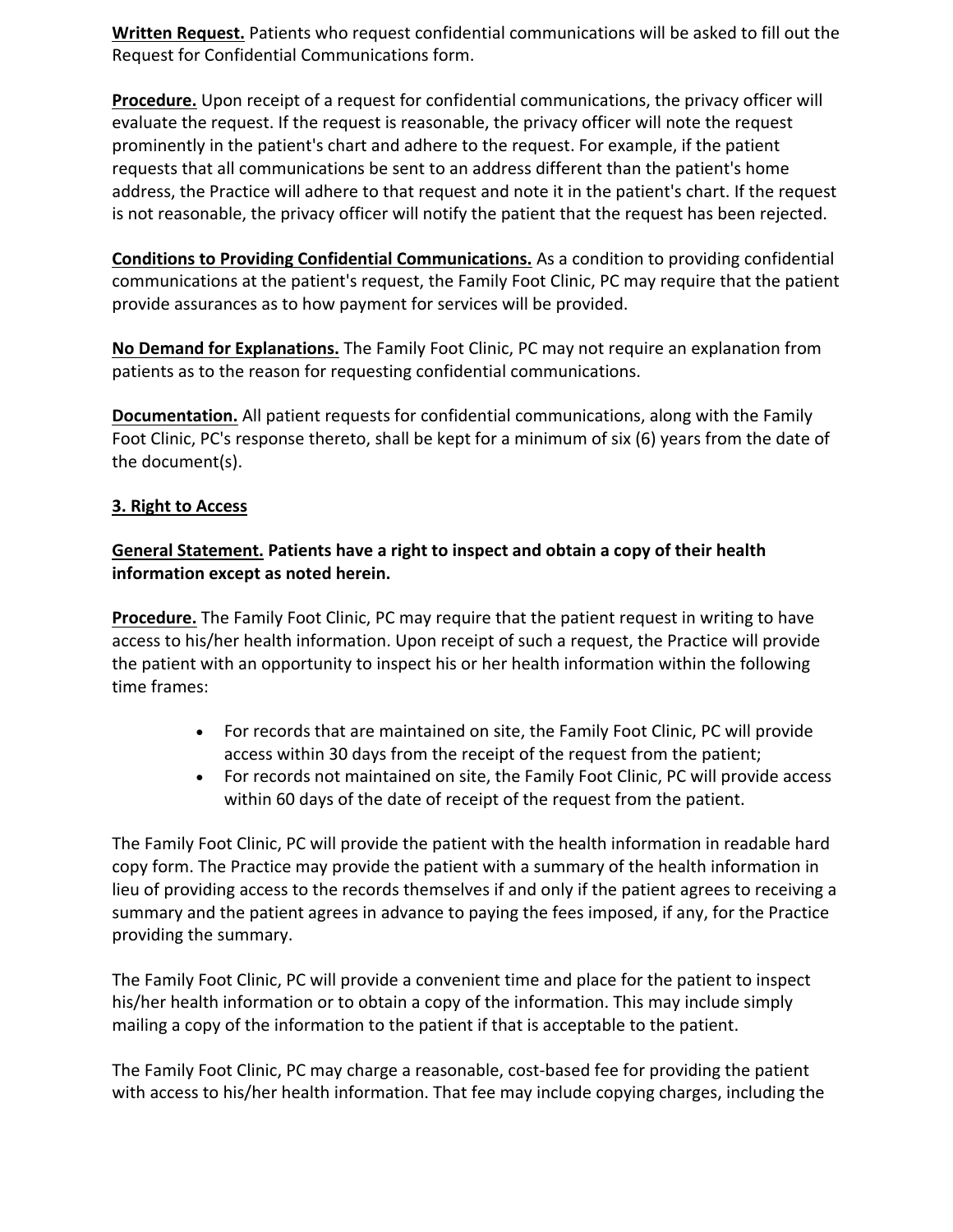cost of supplies for and labor of copying. The Practice may also charge postage if the patient has requested that the information be mailed. If the patient has agreed to a summary, the Practice may charge the costs of preparing the summary.

All requests by patients for access to health information will be referred to the privacy officer. In those circumstances in which access to health information is denied, the privacy officer will determine if some part of the patient's record may be disclosed without objection. If so, that portion of the record may be disclosed. As to all other parts of the record for which access is denied, the privacy officer will provide a timely, written denial to the patient stating the basis for the denial and, if applicable, the patient's right to have the denial reviewed. The written notice must also explain to the patient that they may complain regarding the denial of access either to the Practice or to the Secretary of HHS. This notice will include the name, title and telephone number of the privacy officer.

All documentation regarding patient requests for access and any denials thereof, or any other documentation maintained under this subsection, must be retained by the Practice for a minimum of six (6) years from the date of the document(s).

#### **Denial of Access.**

Unreviewable grounds for denial. The Family Foot Clinic, PC may deny patients access to health information that is created, maintained or is otherwise subject to the Clinical Laboratory Improvements Amendments of 1988 (CLIA) to the extent that providing access would be prohibited by that law, or where such information is made exempt under the CLIA law. In addition, a patient who is part of a research program may have his/her right of access temporarily suspended for as long as the research is in progress, provided that the patient has agreed to the denial of access at the time that he/she consented to participate in the research.

Reviewable grounds for denial of access.

The Family Foot Clinic, PC may deny the patient access to his/her health information if the Practice reasonably believes that such access is likely to endanger the life or physical safety of the patient or another person, or that the information makes reference to another person and the Practice believes that allowing access may cause substantial harm to that person.

The Family Foot Clinic, PC may deny access to a guardian, conservator or parent where the practice believes that such person is likely to cause substantial harm to the patient or another person by having access to the patient's health information.

If access to the patient's health information is denied for the above reasons, the patient has a right to have the denial reviewed by a licensed health care professional designated by the Practice as a reviewing official. This health care professional must be someone who did not participate in the original decision to deny access. The Practice will abide by the decision of that reviewing health care professional, to either grant or deny access to the patient.

### **4. Right to Amend**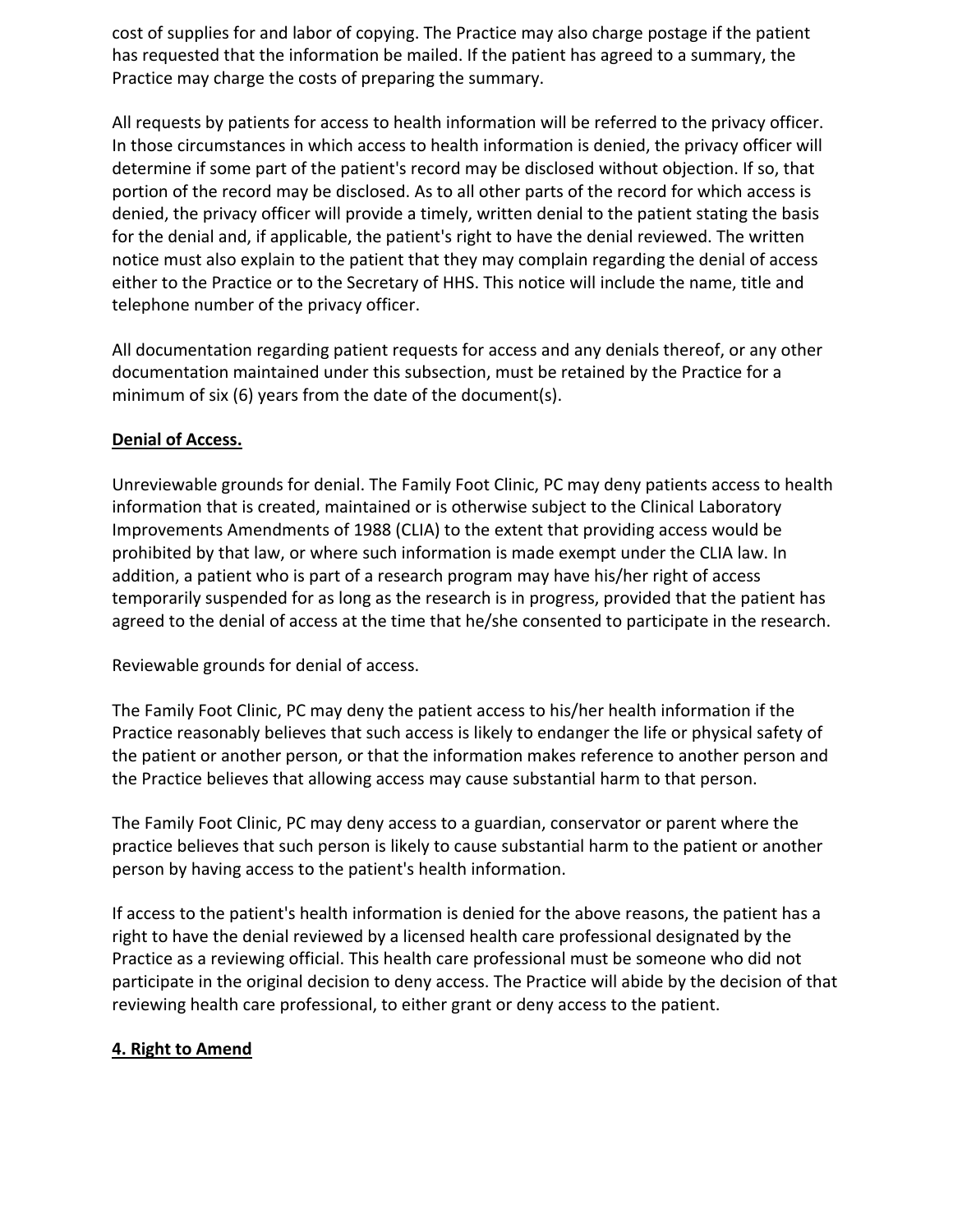**General Statement.** Patients have a right to request that the Family Foot Clinic, PC amend their health information.

**Procedure.** The Family Foot Clinic, PC will follow the following procedures when a request to amend is received from a patient.

Written request. Patients who request amendments or corrections to their health information will be asked to fill out the Request for Correction/Amendment of Health Information form. The requests will be referred to the privacy officer.

Response to the patient's request. After a reasonable investigation, the privacy officer will determine whether the practice will grant or deny the request to amend. The privacy officer will respond in writing to the patient's request within 60 days from the date of the request by either granting the amendment, or advising the patient of the denial of the request, as described below.

Acceptance of amendment. If the Family Foot Clinic, PC accepts the patient's request for amendment, it will amend the patient's record and provide an appropriate link or reference to the location of the amendment. The Practice will also make reasonable efforts to provide the amendment within a reasonable time to those persons identified by the patient as having received health information about the patient and who need the amendment, and those persons, including business associates, who the Practice knows may have relied upon the information that is subject to the amendment.

Denial of amendment. If the Family Foot Clinic, PC determines to deny an amendment, it must provide the patient with a timely, written denial stating the basis for the denial, the patient's right to submit a statement disagreeing with the denial and how the patient may file that statement. In addition, the Practice must inform the patient that he/she may request that the Practice provide a copy of the patient's request for amendment and the denial with any future disclosures of health information regarding the patient. The Practice must advise the patient that he/she is entitled to make a complaint and how such complaints may be submitted to the Practice or Secretary of HHS. This notice must include the name or title and telephone number of the Practice's privacy officer. If the patient, upon denial of the request to amend, submits a written statement disagreeing with the denial, the Practice must include such statement with the patient's records and include that statement with any subsequent disclosure of the patient's health information to which the disagreement relates.

The Family Foot Clinic, PC may deny a patient's request for amendment if the privacy officer determines that the health information subject to the request -

- was not created by the Family Foot Clinic, PC;
- is not part of the patient's chart;
- would not be available for inspection under the provisions of this Manual; or
- is accurate and complete.

**Documentation.** All patient requests to amend their health information, along with the Family Foot Clinic, PC's response thereto, shall be kept for a minimum of six (6) years from the date of the document(s).